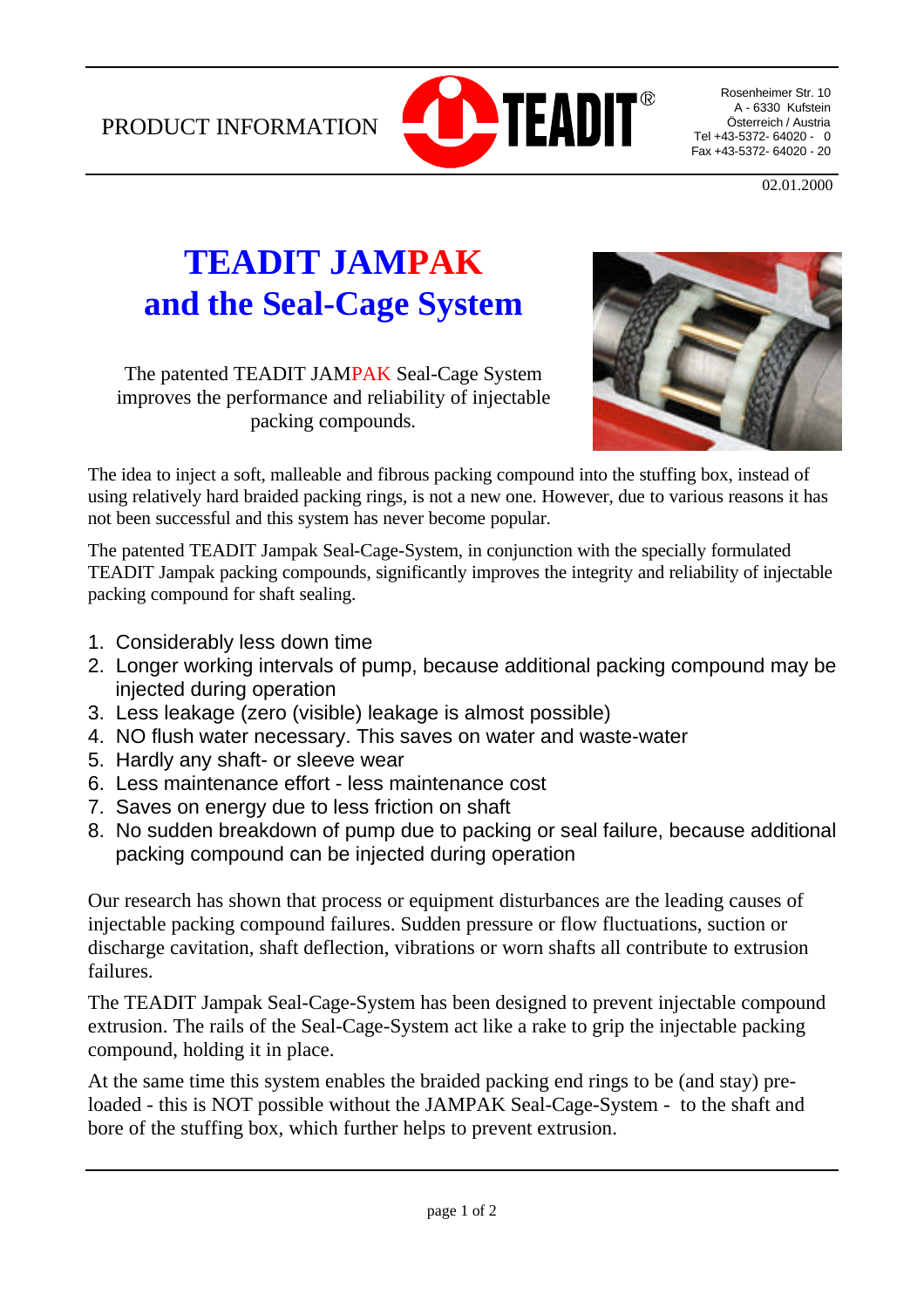## PRODUCT INFORMATION



Rosenheimer Str. 10 A - 6330 Kufstein Österreich / Austria Tel +43-5372- 64020 - 0 Fax +43-5372- 64020 - 20

Our customers are reporting significant savings of time, energy, flush water and stock costs in their facilities. Especially the ecological advantages of saving water - and therefore also waste water - and the reduced maintenance requirements are causing more and more factories to use the TEADIT Jampak Seal-Cage-System for shaft sealing.

The advantage that the shaft seal can not fail suddenly - as is the case with mechanical seals and sometimes also braided packings - (because packing compound can be re-injected during operation, which immediately reduces excessive leakage to an acceptable level) is also adding to the fact that this system has become a real alternative to conventional shaft seals and a problem solving solution.

TEADIT has – with the development of the Seal-Cage-Systems - made the concept of injectable packing compound work correctly and reliably. But not only this, TEADIT has also

- $\triangleright$  modified and enhanced the injection gun and its connecting system, which makes injecting the packing compound easier
- $\triangleright$  developed new versions of packing compound for specific applications
- $\triangleright$  designed various accessories which make installing and working with the JAMPAK Seal-Cage-System quicker and easier

#### **The TEADIT Jampak Seal-Cage-System consists of the following parts:**

- Jampak injection gun kit
- Jampak packing compounds
- Jampak Seal-Cage-System

#### **Additional accessories:**

- Sure-Cut hand packing cutter
- Sure-Cut maintenance kit with spare blade and pocket sharpener
- Two piece packing tamping tool set and packing extraction hooks
- Jampak saw kit: mitre box, saw blade, precision knife blade and handle for precise cutting of Seal-Cages
- Master pin pack  $I + II$

-

- Jampak Seal-Cage-System Installation-CD-Rom with text, pictures and videos